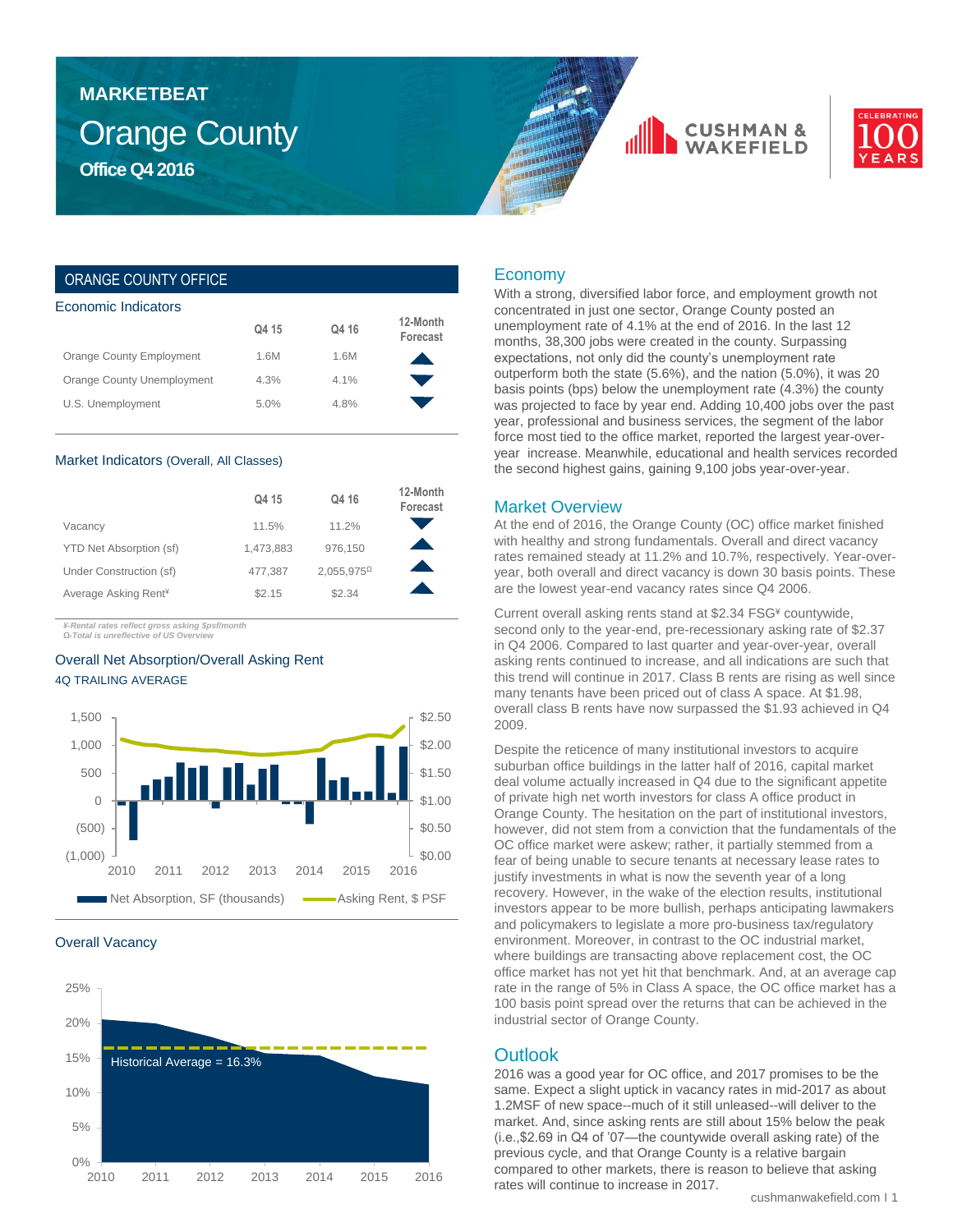# Orange County **MARKETBEAT Office Q4 2016**

### **CUSHMAN &**<br>WAKEFIELD



| <b>SUBMARKET</b>                | <b>INVENTORY</b><br>(SF) | <b>SUBLET</b><br><b>VACANT</b><br>(SF) | <b>DIRECT</b><br><b>VACANT</b><br>(SF) | <b>OVERALL</b><br><b>VACANCY</b><br><b>RATE</b> | <b>YTD DIRECT</b><br><b>NET</b><br><b>ABSORPTION</b><br>(SF) | <b>YTD</b><br><b>OVERALL NET</b><br><b>ABSORPTION</b><br>(SF) | <b>YTD</b><br><b>ACTIVITY</b><br>(SF) | LEASING UNDER CNSTR | <b>OVERALL</b><br><b>AVERAGE</b><br>(SF) ASKING RENT<br>(ALL CLASSES)* | <b>OVERALI</b><br><b>AVERAGE</b><br><b>ASKING RENT</b><br>(CLASS A) |
|---------------------------------|--------------------------|----------------------------------------|----------------------------------------|-------------------------------------------------|--------------------------------------------------------------|---------------------------------------------------------------|---------------------------------------|---------------------|------------------------------------------------------------------------|---------------------------------------------------------------------|
| South Santa Ana                 | 1,689,207                | $\Omega$                               | 369,163                                | 21.9%                                           | 116.388                                                      | 118.167                                                       | 425,980                               | $\Omega$            | \$2.67                                                                 | \$2.77                                                              |
| Costa Mesa                      | 5,280,016                | 10,474                                 | 749,815                                | 14.4%                                           | $-4,827$                                                     | 1,979                                                         | 586,728                               | $\mathbf{0}$        | \$3.04                                                                 | \$3.28                                                              |
| Newport Beach                   | 8,016,346                | 26,690                                 | 774,045                                | 10.0%                                           | 143,421                                                      | 160,401                                                       | 624,336                               | $\mathbf 0$         | \$3.36                                                                 | \$3.49                                                              |
| Irvine                          | 22,767,579               | 115,814                                | 2,016,557                              | 9.6%                                            | $-131,261$                                                   | $-143,606$                                                    | 1,645,541                             | 537,224             | \$2.60                                                                 | \$2.81                                                              |
| <b>GREATER AIRPORT AREA/CBD</b> | 37,753,148               | 152,978                                | 3,971,980                              | 10.9%                                           | 123,721                                                      | 136,941                                                       | 3,282,585                             | 537,224             | \$2.88                                                                 | \$3.08                                                              |
| Irvine Spectrum                 | 8,084,619                | 64,252                                 | 392,845                                | 5.7%                                            | 436,929                                                      | 409,951                                                       | 949,487                               | 1,518,751           | \$2.71                                                                 | \$2.89                                                              |
| Lake Forest/R.S. Margarita      | 2,680,958                | 2,500                                  | 133,922                                | 5.1%                                            | 128,002                                                      | 125,502                                                       | 137,943                               | $\mathbf 0$         | \$2.19                                                                 | \$2.50                                                              |
| Laguna Hills/Aliso Viejo        | 4,296,968                | 32,128                                 | 287,008                                | 7.6%                                            | 46,753                                                       | 46,753                                                        | 295,974                               | $\mathbf 0$         | \$2.67                                                                 | \$3.06                                                              |
| Laguna Niguel/Laguna Beach      | 574,657                  | $\mathbf{0}$                           | 19,104                                 | 3.3%                                            | 10,390                                                       | 10,390                                                        | 31,503                                | $\mathbf 0$         | \$2.34                                                                 | \$2.75                                                              |
| <b>Mission Viejo</b>            | 1,289,140                | 19,886                                 | 177,415                                | 15.3%                                           | $-4,661$                                                     | $-15,253$                                                     | 139,942                               | $\mathbf 0$         | \$2.36                                                                 | \$2.41                                                              |
| S.J. Cap/S. Clemente/Dana Point | 1,274,048                | $\overline{0}$                         | 48,466                                 | 3.8%                                            | $-6,067$                                                     | $-6,067$                                                      | 37,071                                | $\mathbf{0}$        | \$2.17                                                                 | \$2.31                                                              |
| <b>SOUTH COUNTY</b>             | 18,200,390               | 96,588                                 | 1,058,760                              | 6.5%                                            | 618,586                                                      | 571,276                                                       | 1,591,920                             | 1,518,751           | \$2.53                                                                 | \$2.92                                                              |
| Seal Beach                      | 310,241                  | 2,260                                  | 29,687                                 | 10.3%                                           | 1,831                                                        | 6012                                                          | 10,029                                | $\mathbf{0}$        | \$2.95                                                                 | \$2.95                                                              |
| Westminster                     | 262,284                  | $\mathbf 0$                            | 76,009                                 | 29.0%                                           | $-23,005$                                                    | $-26,782$                                                     | 18,482                                | $\mathbf 0$         | \$2.11                                                                 | \$0.00                                                              |
| Huntington Beach                | 1,303,980                | 4,986                                  | 127,425                                | 10.2%                                           | $-18,722$                                                    | $-17,937$                                                     | 110,774                               | $\mathbf 0$         | \$2.20                                                                 | \$2.22                                                              |
| Fountain Valley                 | 320,225                  | $\overline{0}$                         | 9,118                                  | 2.8%                                            | 1,612                                                        | 1,612                                                         | 4,123                                 | $\mathbf 0$         | \$1.65                                                                 | \$0.00                                                              |
| Garden Grove                    | 541,785                  | $\mathbf{0}$                           | 71,209                                 | 13.1%                                           | $-18,944$                                                    | $-8,070$                                                      | 22,552                                | $\mathbf 0$         | \$1.79                                                                 | \$0.00                                                              |
| Los Alamitos/Stanton            | 435,342                  | $\mathbf{0}$                           | 10,768                                 | 2.5%                                            | 2,774                                                        | 208                                                           | 16,994                                | $\mathbf 0$         | \$1.33                                                                 | \$0.00                                                              |
| Cypress                         | 1,324,921                | 15,603                                 | 281,492                                | 22.4%                                           | $-5,875$                                                     | $-12,399$                                                     | 143,131                               | $\mathbf 0$         | \$1.79                                                                 | \$0.00                                                              |
| <b>WEST COUNTY</b>              | 4,498,778                | 22,849                                 | 605,708                                | 14.0%                                           | $-39,191$                                                    | $-60,330$                                                     | 326,085                               | $\mathbf{0}$        | \$1.94                                                                 | \$2.53                                                              |
| Parkcenter Area                 | 2,820,093                | $\mathbf{0}$                           | 303,099                                | 10.7%                                           | 126,188                                                      | 129,410                                                       | 461,830                               | $\mathsf{O}\xspace$ | \$1.85                                                                 | \$1.98                                                              |
| Stadium Area                    | 3,652,993                | $\mathbf{O}$                           | 391,808                                | 10.7%                                           | 125,193                                                      | 80,274                                                        | 268,690                               | 0                   | \$2.06                                                                 | \$2.38                                                              |
| The City Area                   | 2,306,689                | 5,427                                  | 179,751                                | 8.3%                                            | 52,918                                                       | 20,880                                                        | 151,443                               | $\mathbf 0$         | \$2.49                                                                 | \$2.63                                                              |
| Main Place Area                 | 2,262,734                | $\Omega$                               | 252,418                                | 11.2%                                           | $-51,037$                                                    | $-52,172$                                                     | 141,952                               | $\mathbf{0}$        | \$2.28                                                                 | \$2.55                                                              |
| Tustin (South of I-5)           | 577,575                  | 13,454                                 | 102,801                                | 20.1%                                           | 19,480                                                       | 18,593                                                        | 83,483                                | $\mathbf{0}$        | \$2.13                                                                 | \$0.00                                                              |
| Santa Ana                       | 3,223,816                | $\mathbf{0}$                           | 943,173                                | 29.3%                                           | 26,716                                                       | 26,716                                                        | 343,846                               | $\mathbf 0$         | \$1.85                                                                 | \$0.00                                                              |
| North/East Stadium              | 2,995,050                | 60,702                                 | 533,323                                | 19.8%                                           | 22,960                                                       | $-7,999$                                                      | 211,810                               | $\mathbf 0$         | \$1.52                                                                 | \$2.10                                                              |
| East Orange                     | 427,246                  | $\mathbf 0$                            | 27,816                                 | 6.5%                                            | $-11,754$                                                    | $-11,754$                                                     | 6,373                                 | $\mathbf 0$         | \$1.95                                                                 | \$0.00                                                              |
| Civic Center Area               | 2,032,872                | $\mathbf 0$                            | 299,953                                | 14.8%                                           | 61,033                                                       | 61,033                                                        | 104,435                               | $\mathbf 0$         | \$1.54                                                                 | \$1.75                                                              |
| <b>CENTRAL COUNTY</b>           | 20,299,068               | 79,583                                 | 3,034,142                              | 15.3%                                           | 379,136                                                      | 340,738                                                       | 1,773,862                             | $\mathbf{0}$        | \$1.85                                                                 | \$2.25                                                              |
| Fullerton                       | 1,283,776                | $\overline{0}$                         | 83,029                                 | 6.5%                                            | 43,211                                                       | 43,211                                                        | 86,009                                | $\mathbf 0$         | \$1.81                                                                 | \$0.00                                                              |
| Brea/La Habra                   | 3,920,170                | 82,634                                 | 313,205                                | 10.1%                                           | $-12,473$                                                    | $-13,617$                                                     | 176,633                               | $\mathbf 0$         | \$2.13                                                                 | \$2.17                                                              |
| Placentia/Yorba Linda           | 270,646                  | $\mathbf{0}$                           | 27,881                                 | 10.3%                                           | 12,853                                                       | 12,853                                                        | 18,894                                | $\mathbf 0$         | \$1.47                                                                 | \$0.00                                                              |
| Buena Park/La Palma             | 1,109,616                | $\mathbf{0}$                           | 249,441                                | 22.5%                                           | $-54,922$                                                    | $-54,922$                                                     | 77,840                                | $\mathbf{0}$        | \$2.05                                                                 | \$3.00                                                              |
| <b>NORTH COUNTY</b>             | 6,584,824                | 82,634                                 | 673,556                                | 11.5%                                           | $-11,331$                                                    | $-12,475$                                                     | 359,376                               | $\mathbf{0}$        | \$2.03                                                                 | \$2.37                                                              |
| <b>O.C. MARKET TOTALS</b>       | 87,336,208               | 462.810                                | 9.344.146                              | 11.2%                                           | 1,070,921                                                    | 976,150                                                       | 7,333,828                             | 2,055,9750          | \$2.34                                                                 | \$2.87                                                              |

\*Rental rates reflect gross asking \$psf/month <sup>Ω</sup>Totals are not reflective of U.S. Overview

| <b>CLASS</b> | <b>INVENTORY</b><br>(SF) | <b>SUBLET</b><br><b>VACANT</b><br>(SF) | <b>DIRECT</b><br><b>VACANT</b><br>(SF) | <b>DIRECT</b><br><b>VACANCY</b><br><b>RATE</b> | <b>YTD DIRECT NET</b><br><b>ABSORPTION</b><br>(SF) | <b>YTD</b><br><b>OVERALL NET</b><br><b>ABSORPTION</b><br>(SF) | <b>YTD</b><br><b>ACTIVITY</b><br>(SF) | <b>LEASING UNDER CNSTR</b><br>(SF) | <b>DIRECT</b><br>AVERAGE<br>RENT* | OVERALL<br>ASKING AVERAGE ASKING<br>RENT <sup>*</sup> |
|--------------|--------------------------|----------------------------------------|----------------------------------------|------------------------------------------------|----------------------------------------------------|---------------------------------------------------------------|---------------------------------------|------------------------------------|-----------------------------------|-------------------------------------------------------|
| Class A      | 37,191,279               |                                        | 293,463 4,497,133                      | 12.1%                                          | 433,024                                            | 389.821                                                       | 3,357,274                             | 2.055.975                          | \$2.90                            | \$2.87                                                |
| Class B      | 48,186,504               |                                        | 169,347 4,772,453                      | 9.9%                                           | 673,524                                            |                                                               | 621,956 3,852,439                     |                                    | \$1.99                            | \$1.98                                                |
| Class C      | .958.425                 | $\mathbf{0}$                           | 74.560                                 | 3.8%                                           | $-35,627$                                          | $-35.627$                                                     | 124.115                               |                                    | \$2.15                            | \$2.15                                                |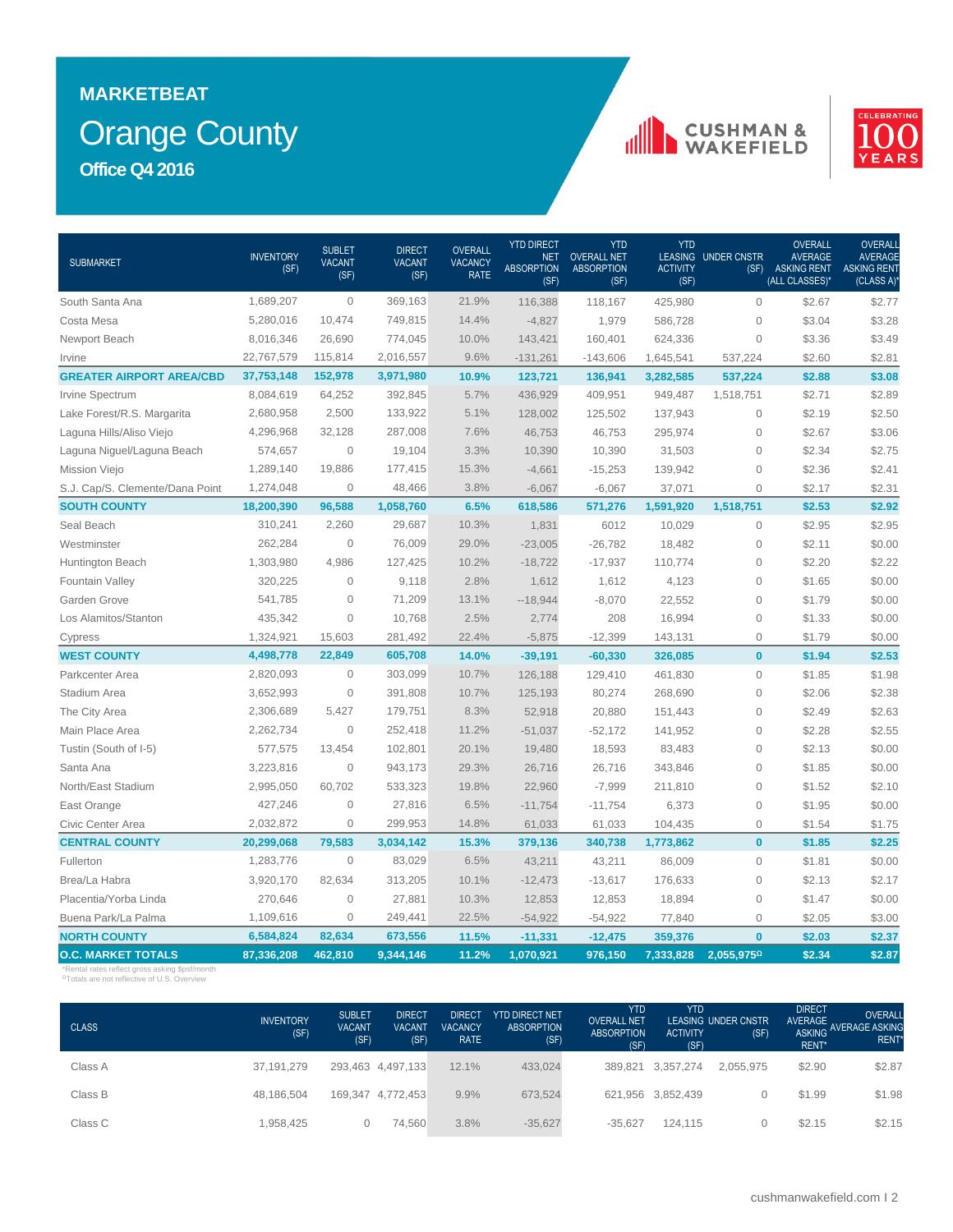# Orange County **MARKETBEAT Office Q4 2016**





### Key Lease Transactions Q4 2016

| <b>PROPERTY</b>        | <b>SF</b> | <b>TENANT</b>               | <b>TRANSACTION TYPE</b> | <b>SUBMARKET</b>            |
|------------------------|-----------|-----------------------------|-------------------------|-----------------------------|
| 15485 Sand Canyon Ave. | 105,600   | Cavium, Inc (Qlogic)        | New Lease               | South County                |
| 1500 S. Douglas Rd.    | 63,875    | Carrington Mortgage         | New Lease               | <b>Central County</b>       |
| 210 Commerce Dr.       | 62,850    | TriMark                     | New Lease               | Greater Airport Area        |
| 5 Hutton Centre Dr.    | 57,491    | Michael Baker International | New Lease               | Greater Airport Area        |
| 65 Enterprise          | 57,002    | Enfrastructure (Techspace)  | Renewal                 | South County                |
| 3230 El Camino Real    | 42,188    | <b>HDR</b>                  | Renewal                 | <b>Greater Airport Area</b> |
| 2190 Town Centre PI.   | 31,066    | Orange County Register      | New Lease               | North County                |

### Key Sales Transactions Q4 2016

| <b>PROPERTY</b>                    | <b>SF</b> | <b>SELLER/BUYER</b>                                            | PRICE / \$PSF          | <b>SUBMARKET</b>            |
|------------------------------------|-----------|----------------------------------------------------------------|------------------------|-----------------------------|
| 3333 Michelson Dr. - 13 Properties | 2,185,875 | LBA Realty/Allianz Real Estate America \$387,000,000 /\$393.44 |                        | Greater Airport Area        |
| 19500 Jamboree Rd. - 6 Properties  | 585,147   | <b>Scholle Corporation/ESRI</b>                                | \$260,000,000/\$444.33 | <b>Greater Airport Area</b> |
| 1551 N. Tustin Ave. - 2 Properties | 280,308   | CBRE Global Investors/Greenlaw Partners \$80,260,000/\$286.33  |                        | Greater Airport Area        |
| 5757 Plaza Dr. - 2 Properties      | 481.925   | RREEF Management, LLC/DRA Advisors,<br>LLC                     | \$73,400,000/\$152.31  | <b>West County</b>          |
| 9740 Irvine Blvd. - 2 Properties   | 452,159   | Toshiba American Information Systems,<br>Inc/LBA Realty        | \$65,000,000/\$143.75  | Greater Airport Area        |